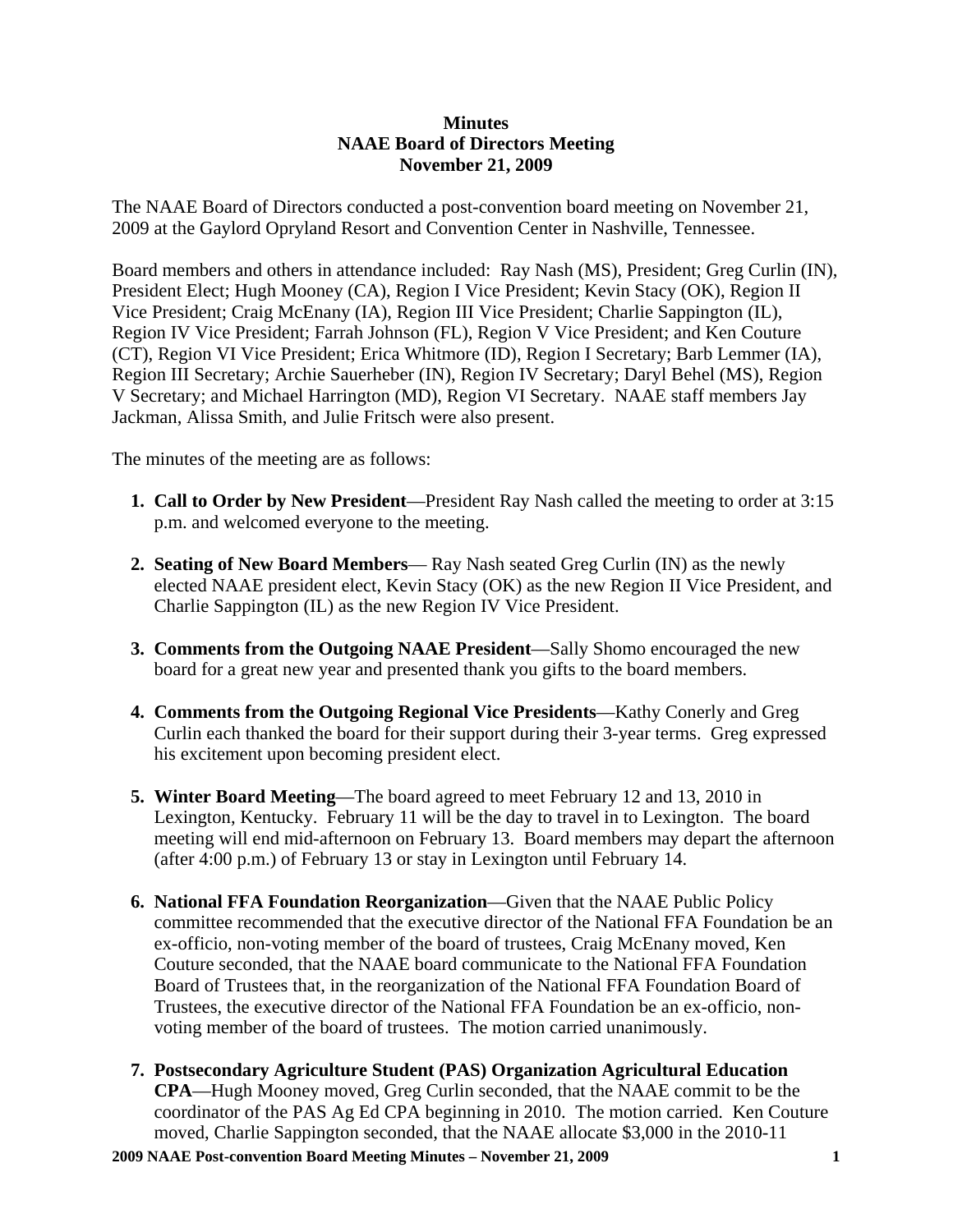budget and the 2011-12 budget to be the "back-up" sponsor of the PAS Ag Ed CPA. The motion carried. (Note that as back-up sponsor, NAAE will incur this expense only if PAS does not secure a corporate sponsor for the event.)

- **8. GMAC "SmartEdge" Program**—The National FFA Foundation has approached NAAE with the opportunity to coordinate the GMAC "SmartEdge" program with the potential to generate \$120,000 (less the 18 percent FFA Foundation general fund). The "SmartEdge" program consists of instructional materials in the area of consumer credit and budgeting. GMAC requests that NAAE have members teach these materials to their students in exchange for sponsorship dollars the NAAE may use at its discretion. The board members expressed interest in the program and asked Jay Jackman to gather more information on this program and report back to the board.
- **9. Ray's Challenge**—New NAAE president, Ray Nash, challenged the NAAE board members to be thinking about ways NAAE can encourage/recruit agricultural educators into leadership positions to serve the agricultural education profession. Examples included ways to incentivize teachers to serve, inform administrators of the importance of service to professional organizations, and to consider other ways to accomplish this. Ray requested that ideas be brought to the February 2010 board meeting so action can be taken to address the need of leadership development.
- **10. Regional Meetings**—The board briefly discussed the schedule for the NAAE regional meetings in 2010. Meeting assignments for the president, president elect, and staff will be made at the February 2010 board meeting.
- **11. Monthly Regional Vice President Communications**—It was agreed that the board members would communicate with their respective state leaders at least once per month. Alissa Smith will send bullet points for these monthly communiqués.
- **12. NAAE** *News & Views* **and Board Members Blogs**—Julie Fritsch visited with board members about their responsibilities in writing *News & Views* articles and contributing to their blogs on Communities of Practice.
- **13. ACTE National Policy Seminar**—The ACTE National Policy Seminar (NPS) will include an ag ed strand again this year. The NPS will be March 8-10, 2010 in Arlington, Virginia. NAAE will reimburse the travel expenses for board members who wish to participate in the NPS.
- **14. H.Res. 886 National Teach Ag Day Resolution**—Ray Nash and Jay Jackman reported that Congressman Travis Childers has filed a resolution with the U.S. House of Representatives recognizing support for National Teach Ag Day, February 25, 2010. Jay will be posting more information on the NAAE Legislative Action Center asking NAAE members to secure their members of Congress as co-sponsors for this resolution.
- **15. 2009 NAAE Convention Committee Reports**—Julie Fritsch reported that the committee reports from the 2009 NAAE Convention are already posted on the NAAE website for any member to review.